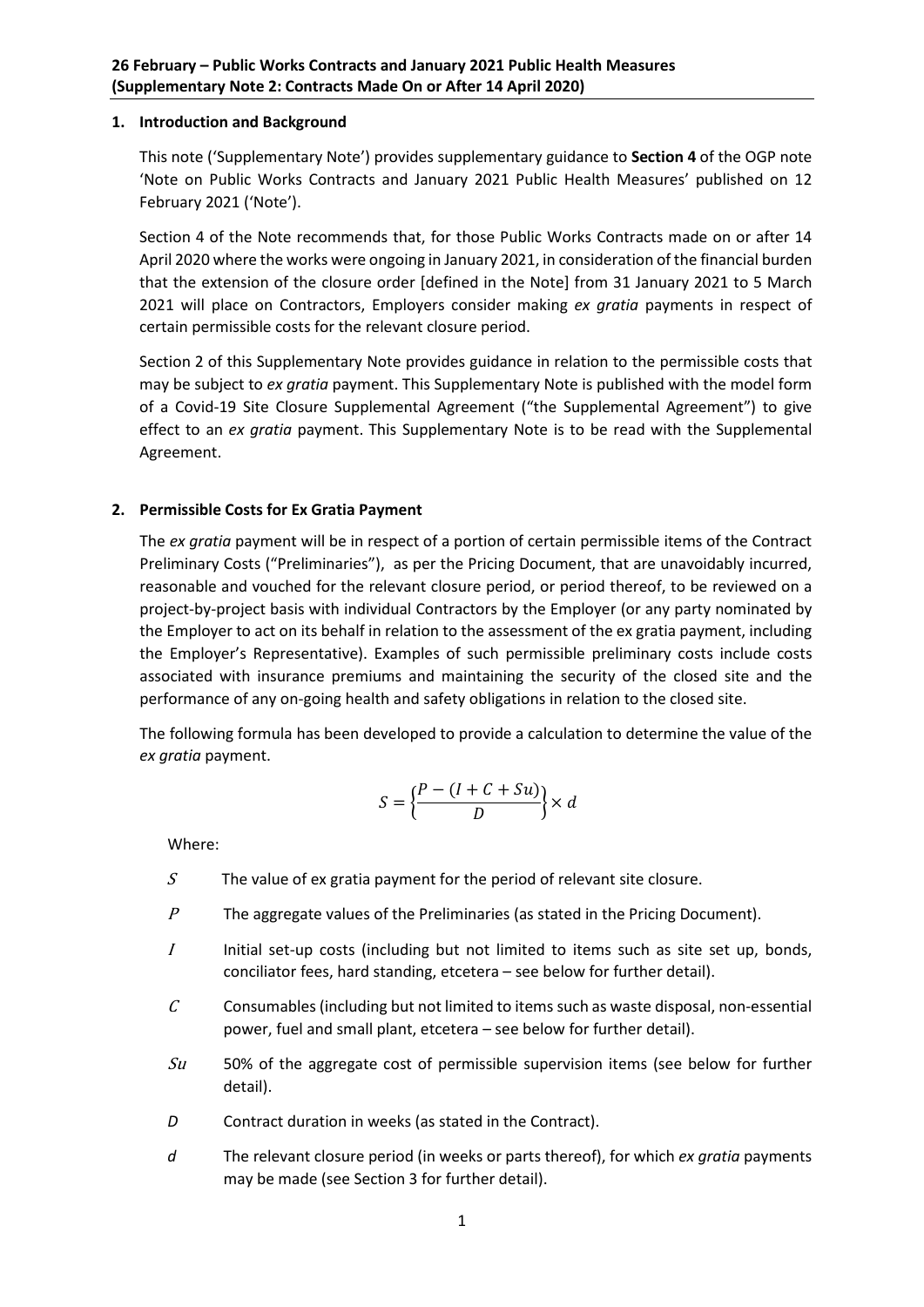### **'***I' –* **Initial Set-up costs:**

The permissible costs under this item are those costs associated with the establishment of the site and include all site set-up costs stated in the Contract Preliminaries (as per the Pricing Document) including, but not limited to, site accommodation and storage, hoarding, site services, roadways and hard standings, etcetera. These initial costs are generally agreed at the commencement of the works and the agreed costs should be used as the base data for the purposes of the calculation of the ex gratia payment. Where these costs have not been agreed, the Employer (or the party nominated by the Employer to act on its behalf for the purposes of determining the amount of the ex gratia payment) shall determine the Initial Set-up costs.

In the case of scaffolding, where on the day prior to the commencement date of the relevant closure period:

- (a) Scaffolding was erected on the site (and remains erected on the closed site), 65% of the total scaffold amount (erection and hire) stated in the Contract Preliminaries is to be included in the Initial set-up costs; (i.e. 35% of the total scaffold amount is taken into account in the calculation of the ex gratia payment); or
- (b) Scaffolding was not yet erected, or had been dismantled, 100% of the scaffold of the total scaffold amount (erection and hire) is to be included in the initial set up costs.

# **'***C'* **– Consumables:**

The permissible costs under this item includes all items deemed as consumables or not required during the period of site closure including, but not limited to, personal protective equipment (PPE), fuel, small plant and tools, waste disposal, cleaning (periodic and final), any demobilisation costs included in the preliminaries, etcetera. During the period of site closure such consumable costs are excluded from the ex gratia payment.

The amount included in the total preliminaries figure in respect of large items of plant and machinery (cranes, excavators, dumpers, vehicles for the purposes of site inspection only) that properly remain on the site for the duration of the relevant site closure shall **not** be included in the calculation of amount *C* – i.e. their cost as per the Pricing Document shall contribute to the amount of the ex gratia payment.

#### **'***S'* **– Supervision:**

The permissible supervision costs under this item are 50% of the aggregate of the Contract Preliminaries supervision item(s) for those members of the Contractor's Personnel ordinarily engaged in the supervision of the Works in the week immediately preceding the commencement of the relevant closure period (and that remained in the employ of the Contractor during the relevant site closure) except where such permissible supervision costs (or an element therein) are recovered by the Contractor under the Employment Wage Subsidy Scheme operated by the Revenue Commissioners.

#### **Exclusions**